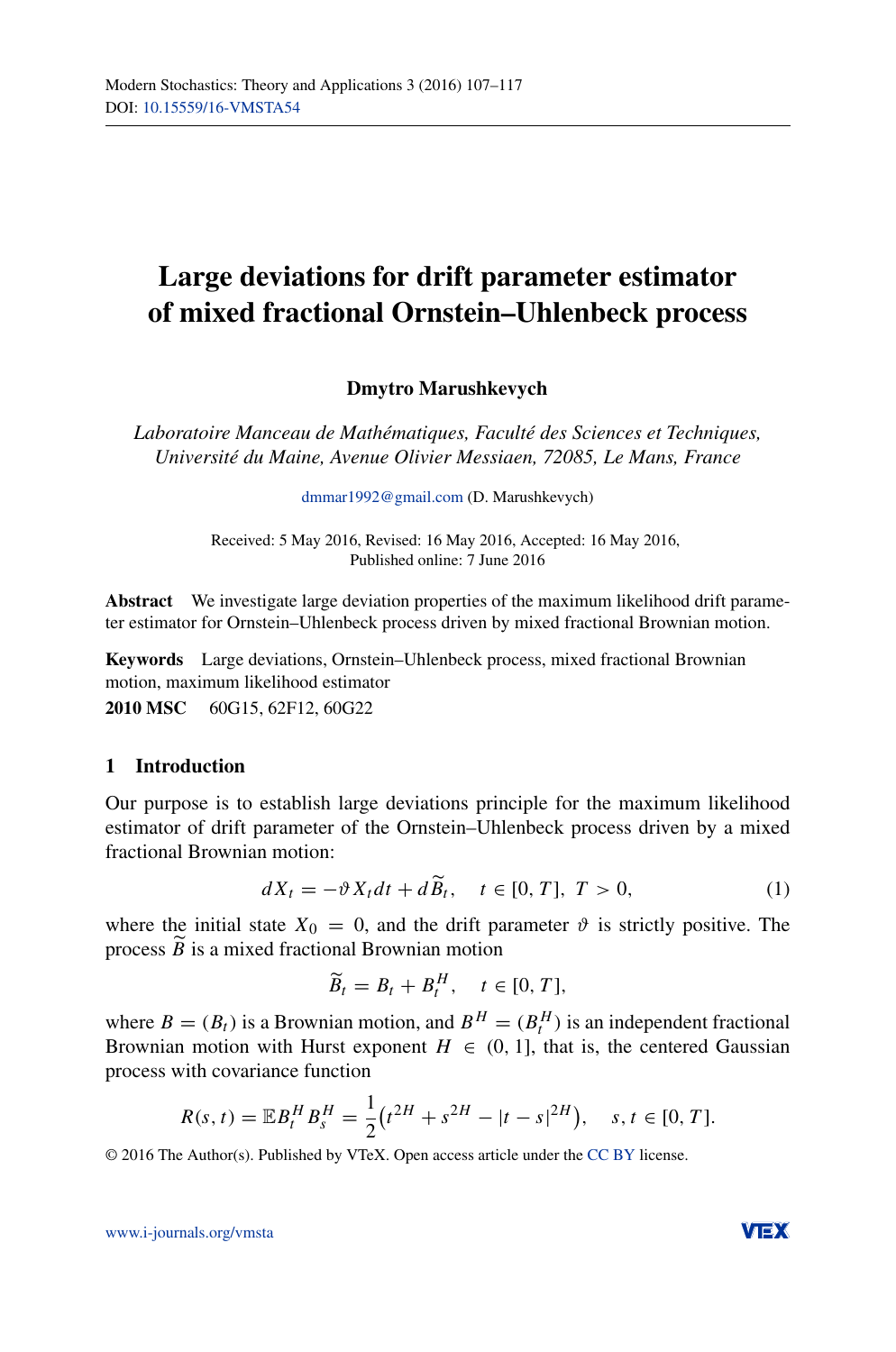It is important to notice that the parameter  $H$  is considered to be known. The problem of Hurst parameter estimation is not considered in this work but presents a great interest for the future research.

Two following chapters contain information about maximum likelihood estimation procedure for the mixed fractional Ornstein–Uhlenbeck process and description of basic concepts of large deviations theory.

The formulation of our main results and their proofs are given in Section [4,](#page-4-0) whereas Section [5](#page-6-0) contains auxiliary results.

#### **2 Maximum likelihood estimation procedure**

The interest to mixed fractional Brownian motion was triggered by Cheridito [\[5](#page-10-0)]. Further, a mixed fractional Brownian motion and related models were comprehensively considered by Mishura [\[12](#page-10-1)]. Finally, the results of recent works of Cai, Kleptsyna, and Chigansky [\[4](#page-10-2)] and Chigansky and Kleptsyna [\[6](#page-10-3)] concerning the new canonical representation of mixed fractional Brownian motion present a great value for the purposes of this paper.

An interesting change in properties of a mixed fractional Brownian motion *B* occurs depending on the value of *H*. In particular, it was shown (see [\[5](#page-10-0)]) that *B* is a semimartingale in its own filtration if and only if either  $H = \frac{1}{2}$  or  $H \in (\frac{3}{4}, 1]$ .

The main contribution of paper [\[4](#page-10-2)] is a novel approach to the analysis of mixed fractional Brownian motion based on the filtering theory of Gaussian processes. The core of this method is a new canonical representation of *B* -.

In fact, there is an integral transformation that changes the mixed fractional Brownian motion to a martingale. In particular (see  $[4]$  $[4]$ ), let  $g(s, t)$  be the solution of the following integro-differential equation

<span id="page-1-1"></span>
$$
g(s,t) + H\frac{d}{ds} \int_0^t g(r,t)|s-r|^{2H-1} \text{sign}(s-r)dr = 1, \quad 0 < s < t \le T. \tag{2}
$$

Then the process

<span id="page-1-0"></span>
$$
M_t = \int_0^t g(s, t) d\widetilde{B}_s, \quad t \in [0, T], \tag{3}
$$

is a Gaussian martingale with quadratic variation

$$
\langle M \rangle_t = \int_0^t g(s, t) ds, \quad t \in [0, T].
$$

Moreover, the natural filtration of the martingale *M* coincides with that of the mixed fractional Brownian motion *B* -.

Further, to what has just been mentioned concerning the mixed fractional Brownian motion, an auxiliary semimartingale, appropriate for the purposes of statistical analysis, can be also associated to the corresponding Ornstein–Uhlenbeck process *X* defined by [\(1\)](#page-0-0). In particular, for the martingale *M* defined by [\(3\)](#page-1-0), the sample paths of the process *X* are smooth enough in the sense that the following process is well defined:

<span id="page-1-2"></span>
$$
Q_t = \frac{d}{d \langle M \rangle_t} \int_0^t g(s, t) X_s ds. \tag{4}
$$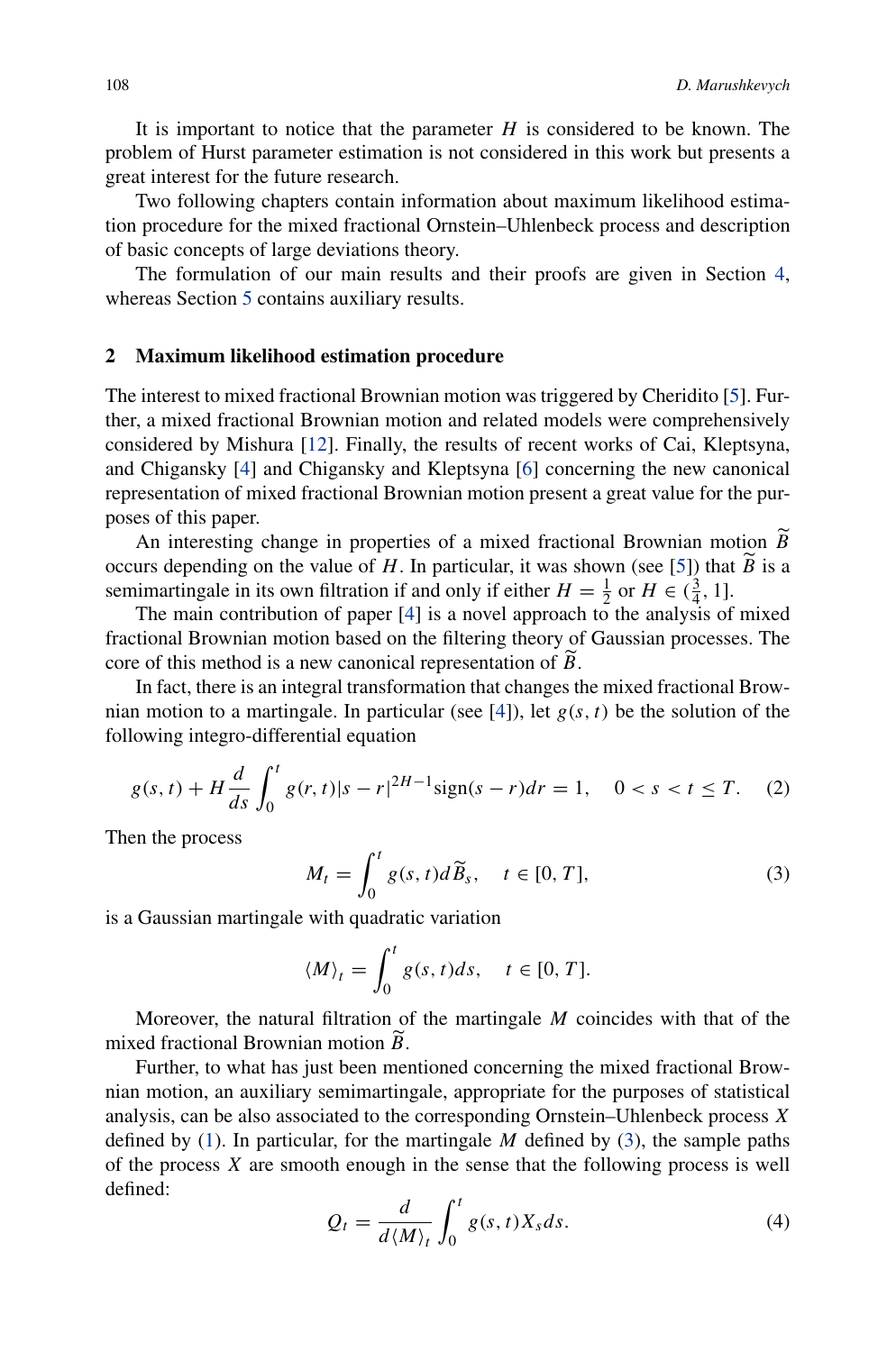We also define the process  $Z = (Z_t, t \in [0, T])$  by

<span id="page-2-0"></span>
$$
Z_t = \int_0^t g(s, t) dX_s. \tag{5}
$$

One of the most important results of [\[4](#page-10-2)] is that the process *Z* is the fundamental semimartingale associated to *X* in the following sense.

**Theorem 1.** Let  $g(s, t)$  be the solution of [\(2\)](#page-1-1), and the process *Z* be defined by [\(5\)](#page-2-0). *Then the following assertions hold:*

*1. Z is a semimartingale with the decomposition*

<span id="page-2-1"></span>
$$
Z_t = -\vartheta \int_0^t Q_s d\langle M \rangle_s + M_t, \qquad (6)
$$

*where*  $M_t$  *is the martingale defined by* [\(3\)](#page-1-0).

*2. X admits the representation*

<span id="page-2-2"></span>
$$
X_t = \int_0^t \widehat{g}(s, t) dZ_s,\tag{7}
$$

*where*

$$
\widehat{g}(s,t) = 1 - \frac{d}{d\langle M \rangle_s} \int_0^t g(r,s) dr.
$$

*3. The natural filtrations*  $(X_t)$  *and*  $(Z_t)$  *of X and Z, respectively, coincide.* 

In addition, it was shown by Chigansky and Kleptsyna [\[6\]](#page-10-3) that the process *Q* admits the following representation:

<span id="page-2-3"></span>
$$
Q_t = \int_0^t \psi(s, t) dZ_s = \frac{1}{2} \psi(t, t) Z_t + \frac{1}{2} \int_0^t \psi(s, s) dZ_s, \quad t \in [0, T], \quad (8)
$$

with

$$
\psi(s,t) = \frac{1}{2} \bigg( \frac{dt}{d \langle M \rangle_t} + \frac{ds}{d \langle M \rangle_s} \bigg).
$$

The specific structure of the process *Q* allows us to determine the likelihood function for [\(1\)](#page-0-0), which according to Corollary 2.9 in [\[4\]](#page-10-2) equals

$$
L_T(\vartheta, X) = \frac{d\mu^X}{d\mu^{\widetilde{B}}}(X) = \exp\left(-\vartheta \int_0^T Q_t dZ_t - \frac{1}{2}\vartheta^2 \int_0^T Q_t^2 d\langle M \rangle_t\right),
$$

where  $\mu^X$  and  $\mu^B$  are the probability measures induced by the processes *X* and  $\widetilde{B}$ , respectively. Thus, the score function for [\(1\)](#page-0-0), that is, the derivative of the log-likelihood function from observations over the interval [0*,T* ] is given by

$$
\Sigma_T(\theta) = -\int_0^T Q_t dZ_t - \vartheta \int_0^T Q_t^2 d\langle M \rangle_t,
$$

which allows us to determine the maximum likelihood estimator for the drift parameter  $\vartheta$ . Moreover, according to Theorem 2.9 in [\[6\]](#page-10-3), which is also presented further, the maximum likelihood estimator is asymptotically normal.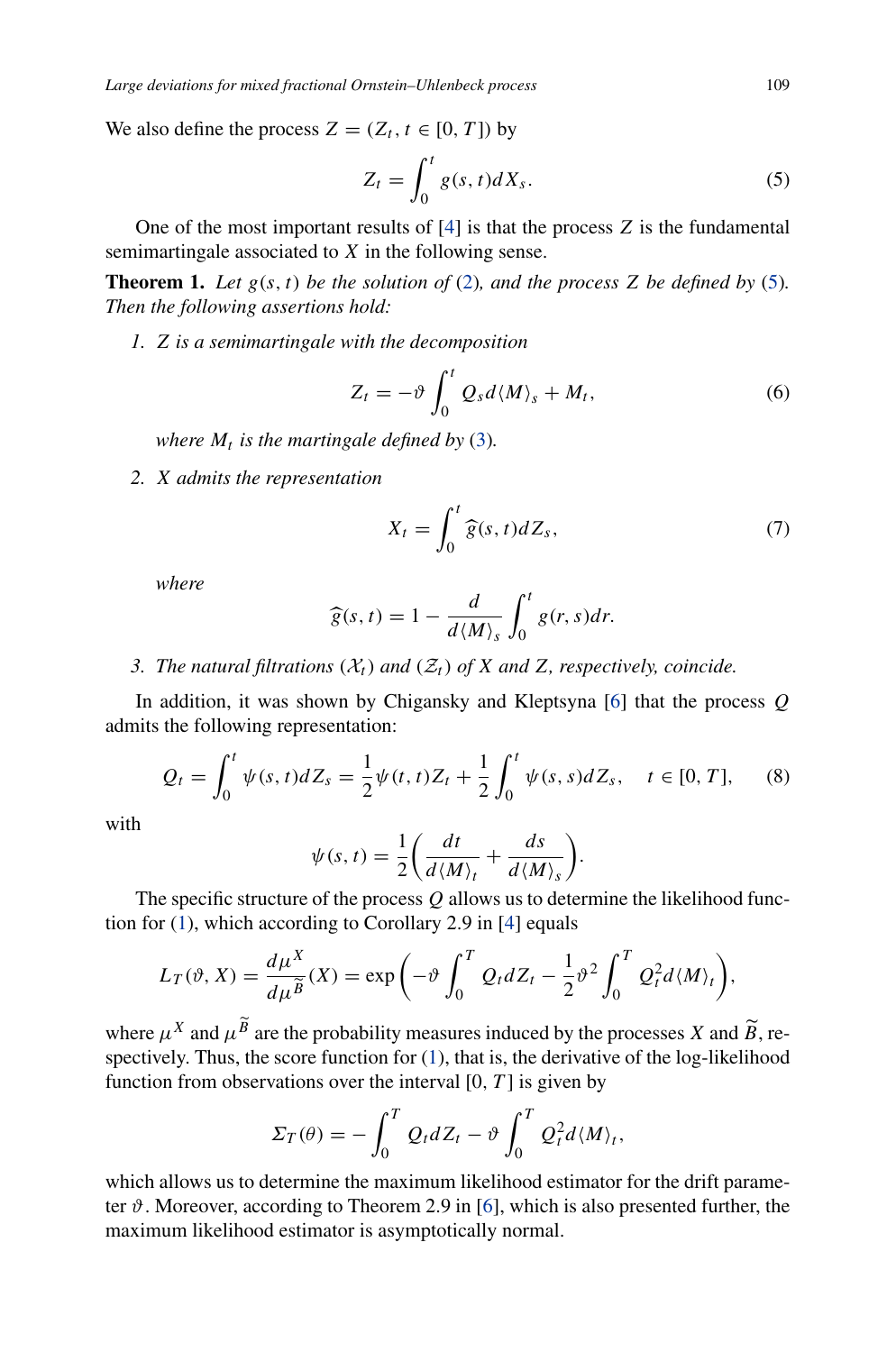**Theorem 2.** Let  $g(s, t)$  be the solution of [\(2\)](#page-1-1), and let the processes Q and Z be *defined by* [\(4\)](#page-1-2) *and* [\(5\)](#page-2-0)*, respectively. The maximum likelihood estimator of*  $\vartheta$  *is given by*

<span id="page-3-0"></span>
$$
\widehat{\vartheta}_T(X) = -\frac{\int_0^T Q_t dZ_t}{\int_0^T Q_t^2 d\langle M \rangle_t}.
$$
\n(9)

*Since*  $\vartheta > 0$ *, this estimator is asymptotically normal at the usual rate:* 

$$
\sqrt{T}(\widehat{\vartheta}_T(X)-\vartheta)\xrightarrow[T\to\infty]{d} N(0,2\vartheta).
$$

We will develop this result by proving the large deviation principle for the maximum-likelihood estimator [\(9\)](#page-3-0).

## **3 Large deviation principle**

The large deviations principle characterizes the limiting behavior of a family of random variables (or corresponding probability measures) in terms of a rate function.

A rate function *I* is a lower semicontinuous function  $I : \mathbb{R} \to [0, +\infty]$  such that, for all  $\alpha \in [0, +\infty)$ , the level sets  $\{x : I(x) \leq \alpha\}$  are closed subsets of R. Moreover, *I* is called a good rate function if its level sets are compacts.

We say that a family of real random variables  $(Z_T)_{T>0}$  satisfies the large deviation principle with rate function  $I : \mathbb{R} \to [0, +\infty]$  if for any Borel set  $\Gamma \subset \mathbb{R}$ ,

$$
-\inf_{x\in\Gamma^o} I(x) \le \liminf_{T\to\infty} \frac{1}{T} \log \mathbb{P}(Z_T \in \Gamma) \le \limsup_{T\to\infty} \frac{1}{T} \log \mathbb{P}(Z_T \in \Gamma) \le -\inf_{x\in\overline{\Gamma}} I(x),
$$

where  $\Gamma$ <sup>o</sup> and  $\overline{\Gamma}$  denote the interior and closure of  $\Gamma$ , respectively. Note that a family of random variables can have at most one rate function associated with its large deviation principle (for the proof, we refer the reader to the book by Dembo and Zeitouni [\[7](#page-10-4)]). Moreover, it is obvious that if  $(Z_T)_{T>0}$  satisfies the large deviation principle and a Borel set *Γ* ⊂ R is such that

$$
\inf_{x \in \Gamma^o} I(x) = \inf_{x \in \overline{\Gamma}} I(x),
$$

then

$$
\lim_{T \to \infty} \frac{1}{T} \log \mathbb{P}(Z_T \in \Gamma) = - \inf_{x \in \Gamma} I(x).
$$

We shall prove the large deviation principle for a family of maximum likelihood estimators [\(9\)](#page-3-0) via a similar approach as that of [\[1](#page-9-0)] and [\[3\]](#page-10-5) for an Ornstein–Uhlenbeck process and fractional Ornstein–Uhlenbeck process, respectively.

In order to prove the large deviations principle for the drift parameter estimator of mixed fractional Ornstein–Uhlenbeck process [\(1\)](#page-0-0), the main tool is the normalized cumulant generating function of arbitrary linear combination of  $\int_0^T Q_t dZ_t$  and  $\int_0^T Q_t^2 d\langle M \rangle_t$ 

<span id="page-3-1"></span>
$$
\mathcal{L}_T(a,b) = \frac{1}{T} \log \mathbb{E}[\exp(\mathcal{Z}_T(a,b))],\tag{10}
$$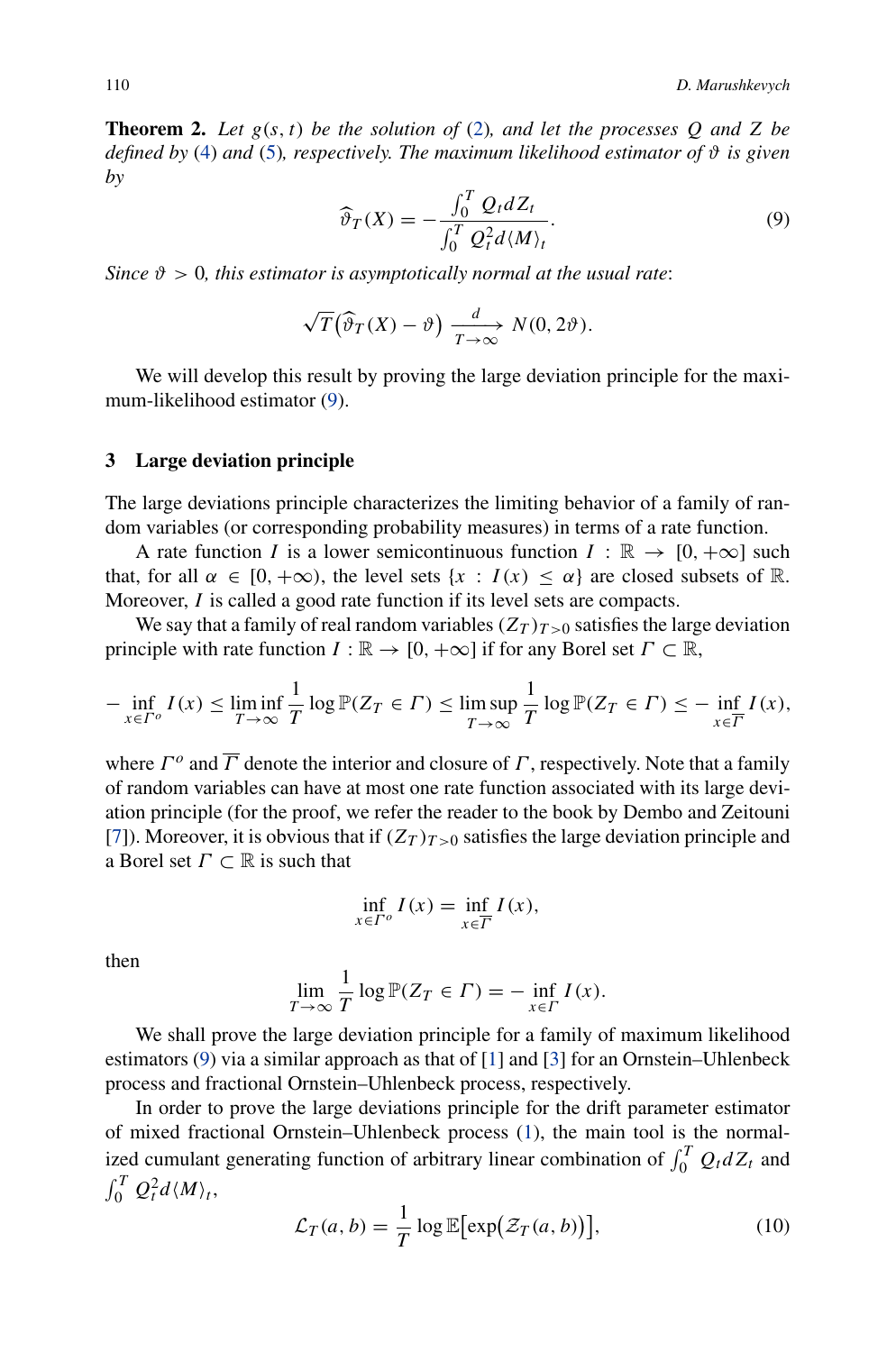where, for any  $(a, b) \in \mathbb{R}^2$ ,

$$
\mathcal{Z}_T(a,b) = a \int_0^T Q_t dZ_t + b \int_0^T Q_t^2 d\langle M \rangle_t.
$$

Note that, for some  $(a, b) \in \mathbb{R}^2$ , the expectation in [\(10\)](#page-3-1) may be infinite. In fact, in order to establish a large deviation principle for  $\widehat{\vartheta}_T$  it suffices to find the limit of  $\mathcal{L}_T(a, b)$  as  $T \to \infty$  and apply the following lemma, which is a consequence of the Gärtner–Ellis theorem (Theorem 2.3.6 in [\[7\]](#page-10-4)).

<span id="page-4-2"></span>**Lemma 1.** *For a family of maximum likelihood estimators*  $(\vartheta_T)_{T>0}$ *, let the function*  $\mathcal{L}_T(a, b)$  *be defined by* [\(10\)](#page-3-1)*, and, for each fixed value of x, let*  $\Delta_x$  *denote the set of*  $a \in \mathbb{R}$  *for which* lim $T \rightarrow \infty$   $\mathcal{L}_T(a, -xa)$  *exists and is finite. If*  $\Delta_x$  *is not empty for each value of x, then*  $(\vartheta_T)_{T>0}$  *satisfies the large deviation principle with a good rate function*

<span id="page-4-3"></span>
$$
I(x) = -\inf_{a \in \Delta_x} \lim_{T \to \infty} \mathcal{L}_T(a, -xa). \tag{11}
$$

## <span id="page-4-4"></span><span id="page-4-0"></span>**4 Main results**

**Theorem 3.** *The maximum likelihood estimator*  $\widehat{\vartheta}_T$  *defined by* [\(9\)](#page-3-0) *satisfies the large deviation principle with the good rate function*

$$
I(x) = \begin{cases} -\frac{(x+\vartheta)^2}{4x} & \text{if } x < -\frac{\vartheta}{3}, \\ 2x + \vartheta & \text{if } x \ge -\frac{\vartheta}{3}. \end{cases}
$$

**Proof.** As it was mentioned in the previous section, in order to establish the large deviation principle for  $\hat{\vartheta}_T$  and determine the corresponding good rate function, it is necessary to find the limit

<span id="page-4-1"></span>
$$
\mathcal{L}(a,b) = \lim_{T \to \infty} \mathcal{L}_T(a,b) \tag{12}
$$

and determine the set of  $(a, b) \in \mathbb{R}^2$  for which this limit is finite.

For arbitrary  $\varphi \in \mathbb{R}$ , consider the Doleans exponential of  $(\varphi + \vartheta) \int_0^t Q_s dM_s$ ,

$$
\Lambda_{\varphi}(t) = \exp\bigg((\varphi + \vartheta)\int_0^t Q_s dM_s - \frac{(\varphi + \vartheta)^2}{2} \int_0^t Q_s^2 d\langle M \rangle_s\bigg).
$$

Note that  $(\frac{1}{\sqrt{\psi(t,t)}}Q_t)_{t\geq0}$  is a Gaussian process whose mean and variance functions are bounded on [0, T]. Thus,  $\Lambda_{\varphi}$  satisfies the conditions of Girsanov's theorem in accordance with Example 3 of paragraph 2 of Section 6 in [\[11\]](#page-10-6), and we can apply a usual change of measures and consider the new probability  $\mathbb{P}_{\varphi}$  defined by the local density

$$
\frac{d\mathbb{P}_{\varphi}}{d\mathbb{P}} = \Lambda_{\varphi}(T) = \exp\left((\varphi + \vartheta)\int_0^T Q_t dM_t - \frac{(\varphi + \vartheta)^2}{2}\int_0^T Q_t^2 d\langle M\rangle_t\right).
$$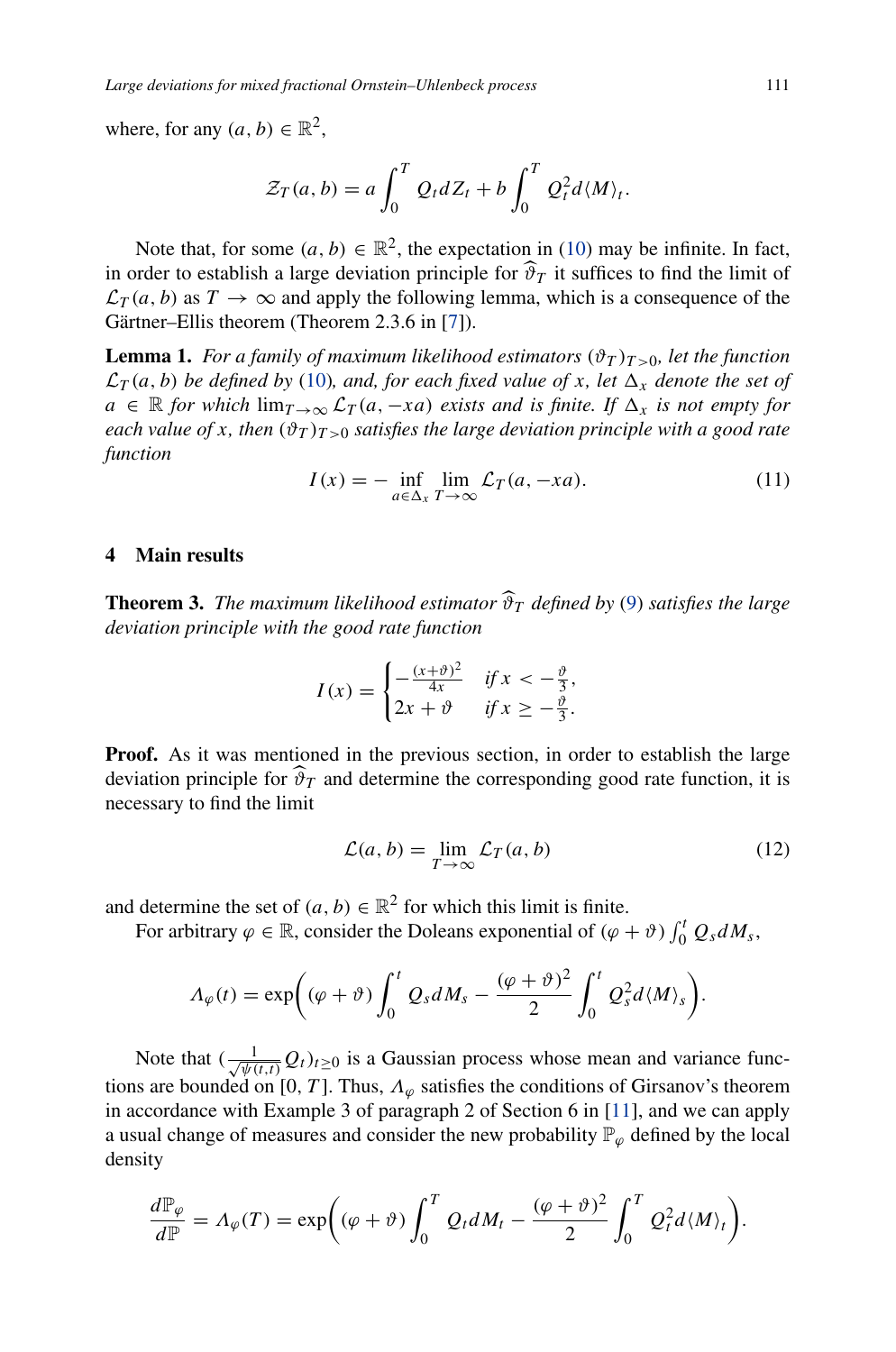Observe that, due to [\(6\)](#page-2-1),  $\Lambda_{\varphi}(T)$  can be rewritten in terms of the fundamental semimartingale

$$
\frac{d\mathbb{P}_{\varphi}}{d\mathbb{P}} = \Lambda_{\varphi}(T)
$$
\n
$$
= \exp((\varphi + \vartheta) \int_0^T Q_t dZ_t + (\varphi + \vartheta) \vartheta \int_0^T Q_t^2 d\langle M \rangle_t - \frac{(\varphi + \vartheta)^2}{2} \int_0^T Q_t^2 d\langle M \rangle_t)
$$
\n
$$
= \exp((\varphi + \vartheta) \int_0^T Q_t dZ_t - \frac{\varphi^2 - \vartheta^2}{2} \int_0^T Q_t^2 d\langle M \rangle_t).
$$

Consequently, we can rewrite  $\mathcal{L}_T(a, b)$  as

$$
\mathcal{L}_T(a, b) = \frac{1}{T} \log \mathbb{E}[\exp(\mathcal{Z}_T(a, b))]
$$
  
=  $\frac{1}{T} \log \mathbb{E}_{\varphi}[\exp(\mathcal{Z}_T(a, b)) \Lambda_{\varphi}(T)^{-1}]$   
=  $\frac{1}{T} \log \mathbb{E}_{\varphi} \exp((a - \varphi - \vartheta) \int_0^T Q_t dZ_t + \frac{1}{2}(2b - \vartheta^2 + \varphi^2) \int_0^T Q_t^2 d\langle M \rangle_t).$ 

Given an arbitrary real number  $\varphi$ , we can choose  $\varphi = a - \vartheta$ . Then

$$
\mathcal{L}_T(a,b) = \frac{1}{T} \log \mathbb{E}_{\varphi} \exp \left( \frac{1}{2} (2b - \vartheta^2 + (a - \vartheta)^2) \int_0^T Q_t^2 d \langle M \rangle_t \right)
$$

or, denoting  $\mu = -\frac{1}{2}(2b - \vartheta^2 + (a - \vartheta)^2)$ ,

<span id="page-5-0"></span>
$$
\mathcal{L}_T(a,b) = \frac{1}{T} \log \mathbb{E}_{\varphi} \exp\biggl(-\mu \int_0^T Q_t^2 d\langle M \rangle_t\biggr).
$$
 (13)

As it was mentioned before, the expectation in [\(13\)](#page-5-0) can be infinite for some combinations of  $\mu$  and  $\varphi$ . Our purpose is to determine the set of  $(\varphi, \mu) \in \mathbb{R}^2$  for which this expectation and limit [\(12\)](#page-4-1) are finite. According to Girsanov's theorem, under  $\mathbb{P}_{\varphi}$ , the process

<span id="page-5-1"></span>
$$
M_t - (\varphi + \vartheta) \int_0^t Q_s d\langle M \rangle_s = Z_t - \varphi \int_0^t Q_s d\langle M \rangle_s \tag{14}
$$

has the same distribution as *M* under P. Consequently, applying the inverse integral transformation [\(7\)](#page-2-2) to [\(14\)](#page-5-1), we get that, under  $\mathbb{P}_{\varphi}$ , the process  $X_t - \varphi \int_0^t X_s ds$  is a mixed fractional Brownian motion.

Under the new probability measure  $\mathbb{P}_{\varphi}$ , the process *X* is a mixed fractional Ornstein–Uhlenbeck process with drift parameter  $-\varphi$ . Consequently, in order to find the limit of [\(13\)](#page-5-0) as  $T \to \infty$ , we can apply Lemma [1,](#page-4-2) which is presented in Section [5.](#page-6-0) Thus, we have the equality

$$
\mathcal{L}(a,b) = -\frac{\varphi}{2} - \sqrt{\frac{\varphi^2}{4} + \frac{\mu}{2}} = -\frac{1}{2}(a - \vartheta + \sqrt{\vartheta^2 - 2b}),
$$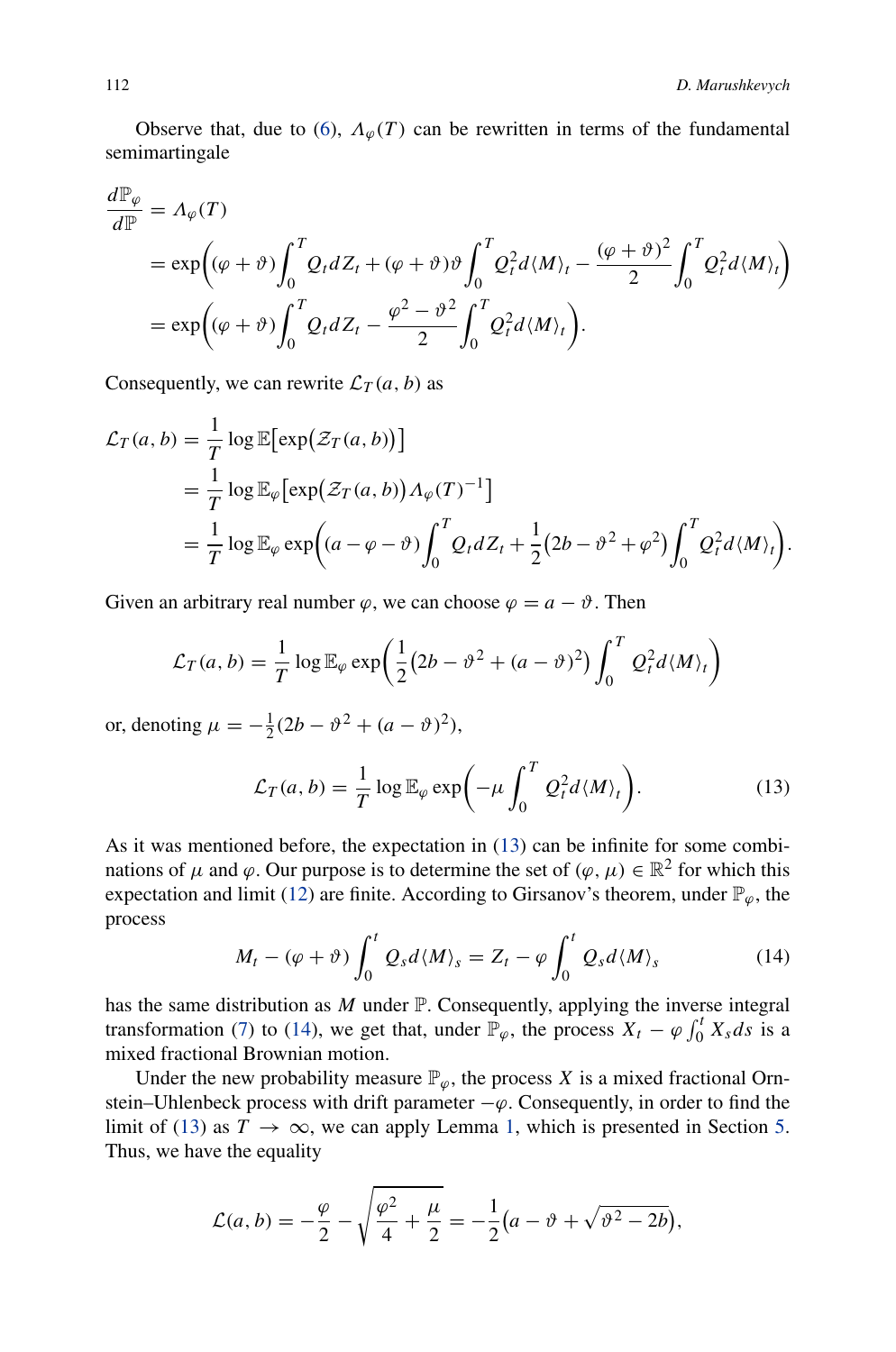and convergence [\(12\)](#page-4-1) holds for  $\mu > -\frac{\varphi^2}{2}$ , which gives  $\vartheta^2 - 2b > 0$ . For  $x \in \mathbb{R}$ , denote the function

$$
L_x(a) = \mathcal{L}(a, -xa) = -\frac{1}{2}(a - \vartheta + \sqrt{\vartheta^2 + 2xa})
$$

defined on the set

$$
\Delta_x = \big\{ a \in \mathbb{R} \vert \vartheta^2 + 2xa > 0 \big\}.
$$

Then, according to [\(11\)](#page-4-3), the rate function  $I(x)$  for the maximum likelihood estimator  $\widehat{\vartheta}_T$  can be found as

$$
I(x) = -\inf_{a \in \Delta_x} L_x(a).
$$

Consequently, straightforward calculations of this infimum finish the proof of the theorem. П

**Remark 1.** Observe that the rate function  $I(x)$  does not depend on the parameter *H*. Hence,  $\hat{\vartheta}_T$  shares the same large deviation principles as those established by Florens-Landais and Pham [\[8](#page-10-7)] for a standard Ornstein–Uhlenbeck process and by Bercu, Coutin, and Savy [\[3\]](#page-10-5) for a fractional Ornstein–Uhlenbeck process (see also [\[2](#page-9-1), [9](#page-10-8)]).

#### <span id="page-6-0"></span>**5 Auxiliary results**

We can observe that the following lemma plays a key role in the proof of Theorem [3.](#page-4-4)

**Lemma 2.** *For a mixed fractional Ornstein–Uhlenbeck process X with drift parameter ϑ, we have the following limit:*

<span id="page-6-1"></span>
$$
\mathcal{K}_T(\mu) = \frac{1}{T} \log \mathbb{E} \exp\left(-\mu \int_0^T Q_t^2 d\langle M \rangle_t\right) \to \frac{\vartheta}{2} - \sqrt{\frac{\vartheta^2}{4} + \frac{\mu}{2}}, \quad T \to \infty, \tag{15}
$$

*for all*  $\mu > -\frac{\vartheta^2}{2}$ .

**Proof.** We shall prove the lemma using an approach similar to that in [\[6](#page-10-3)]. Denote  $V_t = \int_0^t \psi(s, s) dZ_s$ . Then, according to [\(8\)](#page-2-3), we can rewrite

$$
dZ_t = -\vartheta Q_t d\langle M \rangle_t + dM_t = -\frac{\vartheta}{2} \psi(t, t) Z_t d\langle M \rangle_t - \frac{\vartheta}{2} V_t d\langle M \rangle_t + dM_t
$$
  
= 
$$
-\frac{\vartheta}{2} Z_t dt - \frac{\vartheta}{2} V_t \frac{1}{\psi(t, t)} dt + \frac{1}{\sqrt{\psi(t, t)}} dW_t,
$$

where  $W_t$  is a Brownian motion. Consequently, we get

$$
dV_t = \psi(t, t) dZ_t = -\frac{\vartheta}{2} \psi(t, t) Z_t dt - \frac{\vartheta}{2} V_t dt + \sqrt{\psi(t, t)} dW_t.
$$

The Gaussian vector  $\zeta_t = (Z_t, V_t)^T$  is a solution of the linear system of the Itô stochastic differential equation

$$
d\zeta_t = -\frac{\vartheta}{2}A(t)\zeta_t dt + b(t)dW_t,
$$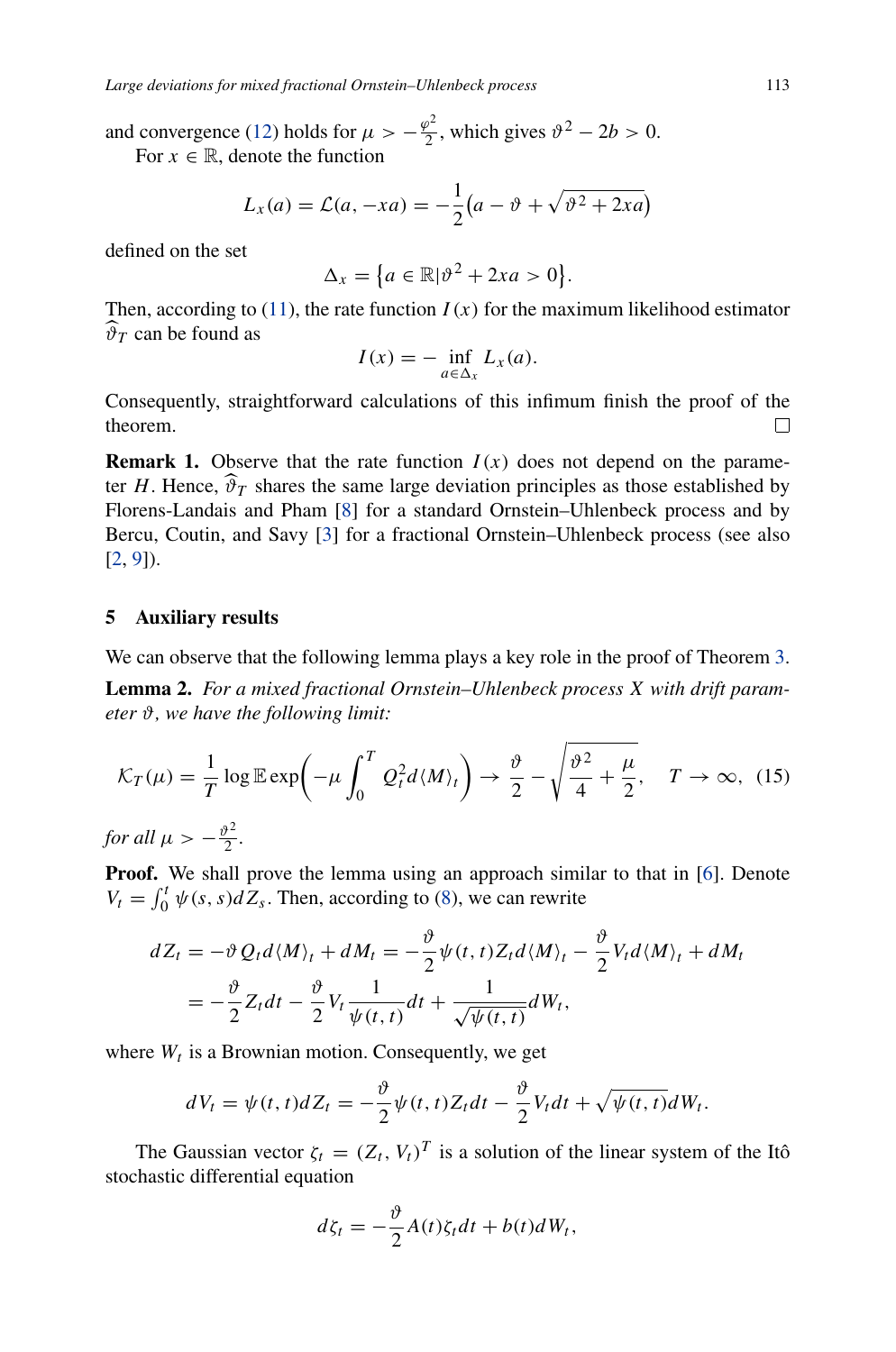where

$$
A(t) = \begin{pmatrix} 1 & \frac{1}{\psi(t,t)} \\ \psi(t,t) & 1 \end{pmatrix} \text{ and } b(t) = \begin{pmatrix} \frac{1}{\sqrt{\psi(t,t)}} \\ \sqrt{\psi(t,t)} \end{pmatrix}.
$$

Moreover,  $\mathcal{K}_T(\mu)$  in [\(15\)](#page-6-1) can be rewritten as

$$
\mathcal{K}_T(\mu) = \frac{1}{T} \log \mathbb{E} \exp\left(-\mu \int_0^T Q_t^2 d\langle M \rangle_t\right)
$$
  
\n
$$
= \frac{1}{T} \log \mathbb{E} \exp\left(-\frac{\mu}{4} \int_0^T (\psi(t, t) Z_t + V_t)^2 d\langle M \rangle_t\right)
$$
  
\n
$$
= \frac{1}{T} \log \mathbb{E} \exp\left(-\frac{\mu}{4} \int_0^T (\sqrt{\psi(t, t)} Z_t + \frac{1}{\sqrt{\psi(t, t)}} V_t)^2 dt\right)
$$
  
\n
$$
= \frac{1}{T} \log \mathbb{E} \exp\left(-\frac{\mu}{4} \int_0^T \zeta_t^T R(t) \zeta_t dt\right),
$$

where

$$
R(t) = \begin{pmatrix} \psi(t, t) & 1 \\ 1 & \frac{1}{\psi(t, t)} \end{pmatrix}.
$$

By the Cameron–Martin-type formula from Section 4.1 of [\[10](#page-10-9)],

$$
\mathcal{K}_T(\mu) = -\frac{\mu}{4T} \int_0^T \text{tr}\big(\Gamma(t)R(t)\big)dt,
$$

where  $\Gamma(t)$  is the solution of the equation

<span id="page-7-0"></span>
$$
\dot{\Gamma(t)} = -\frac{\vartheta}{2}A(t)\Gamma(t) - \frac{\vartheta}{2}\Gamma(t)A^{T}(t) - \frac{\mu}{2}\Gamma(t)R(t)\Gamma(t) + B(t)
$$
(16)

with  $B(t) = b(t)b^{T}(t)$  and initial condition  $\Gamma(0) = 0$ .

We shall search solution of [\(16\)](#page-7-0) as the ratio  $\Gamma(t) = \Psi_1^{-1}(t)\Psi_2(t)$ , where  $\Psi_1(t)$ and  $\Psi_2(t)$  are the solutions of the following equation system:

<span id="page-7-1"></span>
$$
\dot{\Psi}_1(t) = \frac{\vartheta}{2} \Psi_1(t) A(t) + \frac{\mu}{2} \Psi_2(t) R(t),
$$
  
\n
$$
\dot{\Psi}_2(t) = \Psi_1(t) B(t) - \frac{\vartheta}{2} \Psi_2(t) A^T(t),
$$
\n(17)

with initial conditions  $\Psi_1(0) = I$  and  $\Psi_2(0) = 0$ . From the first equation of [\(17\)](#page-7-1) we get

$$
\Psi_1^{-1}(t)\dot{\Psi}_1(t) = \frac{\vartheta}{2}A(t) + \frac{\mu}{2}\Gamma(t)R(t),
$$

and since  $tr A(t) = 2$ , it follows that

$$
\frac{\mu}{2} \text{tr}\bigl(\Gamma(t)R(t)\bigr) = \text{tr}\bigl(\Psi_1^{-1}(t)\dot{\Psi}_1(t)\bigr) - \vartheta.
$$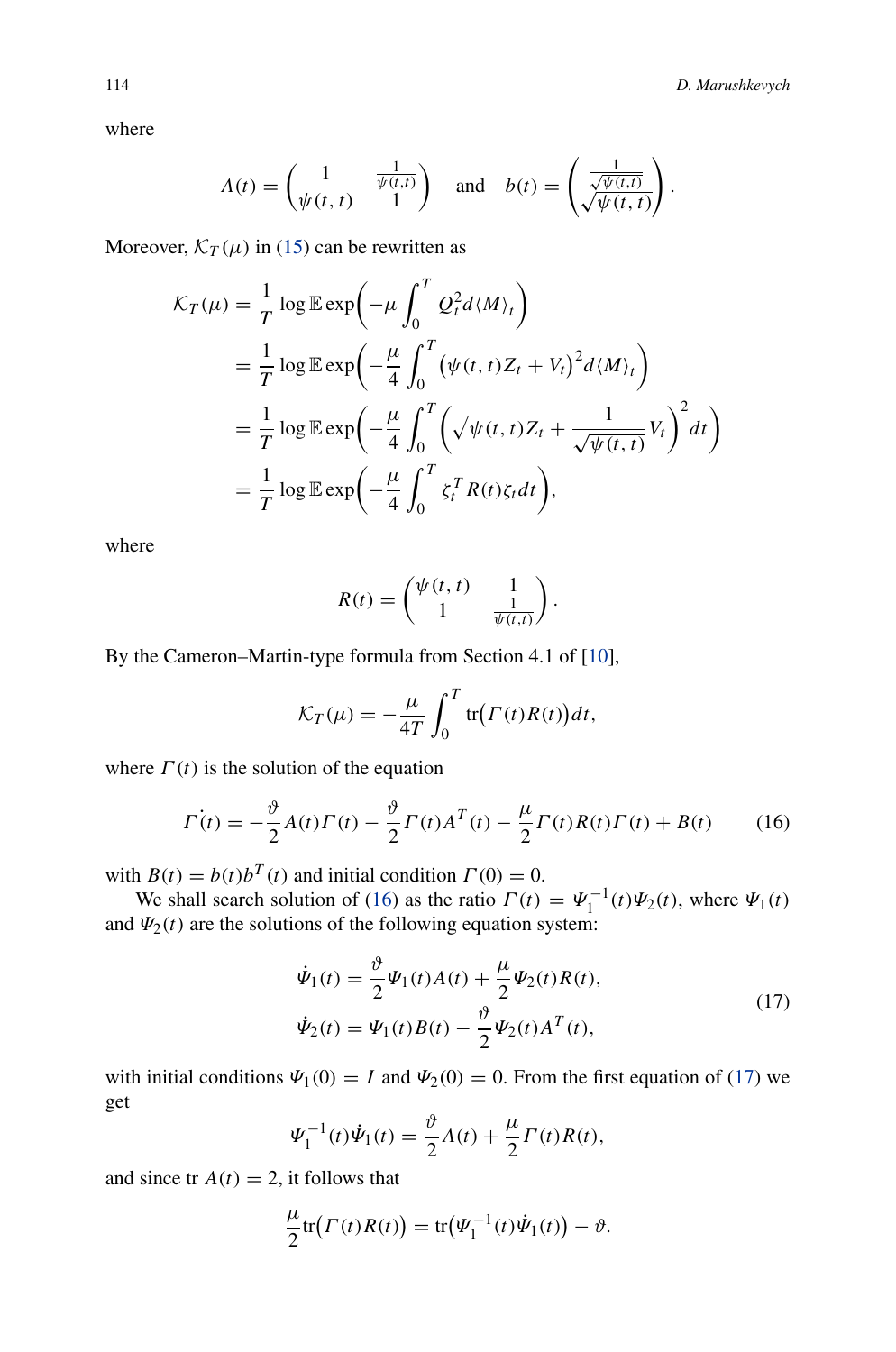Since  $\dot{\Psi}_1(t) = \Psi_1(t)(\Psi_1^{-1}(t)\dot{\Psi}_1(t))$ , by Liouville's formula we have

$$
-\frac{\mu}{4T} \int_0^T \text{tr}\big(r(t)R(t)\big)dt = -\frac{1}{2T} \int_0^T \text{tr}\big(\Psi_1^{-1}(t)\dot{\Psi}_1(t)\big)dt + \frac{\vartheta}{2}
$$

$$
= -\frac{1}{2T}\log \det \Psi_1(T) + \frac{\vartheta}{2}.
$$

In order to calculate  $\lim_{T \to \infty} \frac{1}{T} \log \det \Psi_1(T)$ , define the matrix

$$
J = \begin{pmatrix} 0 & 1 \\ 1 & 0 \end{pmatrix}
$$

and note that  $A(t)^T = JA(t)J$ ,  $R(t) = JA(t)$ , and  $B(t) = A(t)J$ . Setting  $\widetilde{\Psi}_2(t) =$  $\Psi_2(t)J$ , from [\(17\)](#page-7-1) we obtain the following equation system:

<span id="page-8-0"></span>
$$
\dot{\Psi}_1(t) = \frac{\vartheta}{2} \Psi_1(t) A(t) + \frac{\mu}{2} \Psi_2(t) A(t),
$$
\n
$$
\tilde{\Psi}_2(t) = \Psi_1(t) A(t) - \frac{\vartheta}{2} \tilde{\Psi}_2(t) A(t),
$$
\n(18)

with initial conditions  $\Psi_1(0) = I$  and  $\tilde{\Psi}_2(0) = 0$ . When  $\frac{\vartheta^2}{2} + \mu > 0$ , the coefficient matrix of system [\(18\)](#page-8-0)

$$
\begin{pmatrix}\n\frac{\vartheta}{2} & \frac{\mu}{2} \\
1 & -\frac{\vartheta}{2}\n\end{pmatrix}
$$

has two real eigenvalues  $\pm \lambda$  with  $\lambda = \sqrt{\frac{\vartheta^2}{4} + \frac{\mu}{2}}$  and eigenvectors

$$
v^{\pm} = \begin{pmatrix} \frac{\vartheta}{2} \pm \lambda \\ 1 \end{pmatrix}.
$$

Denote  $a^{\pm} = \frac{\vartheta}{2} \pm \lambda = \frac{\vartheta}{2} \pm \sqrt{\frac{\vartheta^2}{4} + \frac{\mu}{2}}$ . Diagonalizing system [\(18\)](#page-8-0), we get

$$
\Psi_1(t) = a^+ \Upsilon_1(t) + a^- \Upsilon_2(t),
$$

where  $\gamma_1(t)$  and  $\gamma_2(t)$  are the solutions of the equations

<span id="page-8-1"></span>
$$
\dot{\Upsilon}_1(t) = \lambda \Upsilon_1(t) A(t), \n\dot{\Upsilon}_2(t) = -\lambda \Upsilon_2(t) A(t),
$$
\n(19)

with initial conditions  $\gamma_1(0) = \frac{1}{2\lambda}I$  and  $\gamma_2(0) = -\frac{1}{2\lambda}I$ . Denote the matrix  $M(T) =$  $\gamma_2^{-1}(T)\gamma_1(T)$ , which is the solution of the equation

<span id="page-8-2"></span>
$$
\dot{M}(t) = \lambda \left( A(t)M(t) + M(t)A(t) \right) \tag{20}
$$

subject to initial condition  $M(0) = -I$ . Then

$$
\frac{1}{T}\log\det\Psi_1(T) = \frac{1}{T}\log\det(a^+ \Upsilon_1(T) + a^- \Upsilon_2(T))
$$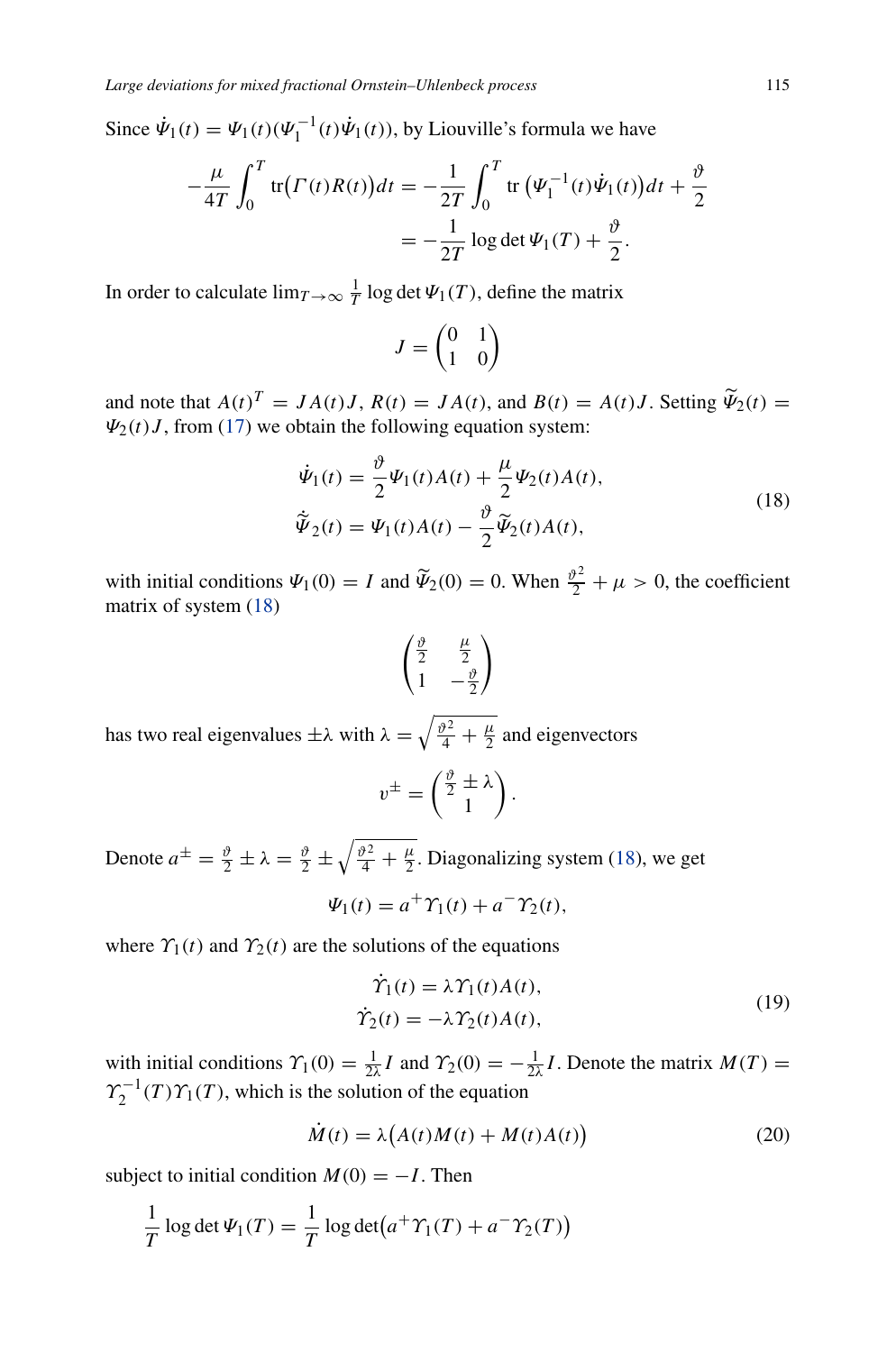$$
= \frac{1}{T} \log \det (a^{-} \Upsilon_{2}(T)) + \frac{1}{T} \log \det \left( I + \frac{a^{+}}{a^{-}} M(T) \right)
$$
  
\n
$$
= \frac{1}{T} \log \det (a^{-} \Upsilon_{2}(T))
$$
  
\n
$$
+ \frac{1}{T} \log \left( 1 + \left( \frac{a^{+}}{a^{-}} \right)^{2} \det M(T) + \frac{a^{+}}{a^{-}} \text{tr } M(T) \right)
$$
  
\n
$$
= \frac{1}{T} \log \det (a^{-} \Upsilon_{2}(T)) + \frac{1}{T} \log \left( 1 + \left( \frac{a^{+}}{a^{-}} \right)^{2} \det M(T) \right)
$$
  
\n
$$
+ \frac{1}{T} \log \left( 1 + \frac{\frac{a^{+}}{a^{-}} \text{tr } M(T)}{1 + \left( \frac{a^{+}}{a^{-}} \right)^{2} \det M(T)} \right).
$$

Applying Liouville's formula to [\(19\)](#page-8-1), we get

$$
\frac{1}{T}\log\det(a^{-\Upsilon_2(t)}) + \frac{1}{T}\log\left(1 + \left(\frac{a^{+}}{a^{-}}\right)^{2}\det M(T)\right)
$$
\n
$$
= \frac{1}{T}\log\left(\left(\frac{a^{-}}{2\lambda}\right)^{2}\exp(-2\lambda T)\right) + \frac{1}{T}\log\left(1 + \left(\frac{a^{+}}{a^{-}}\right)^{2}\exp(4\lambda T)\right) \to 2\lambda
$$

as  $T \to \infty$ . Thus, in order to prove that limit [\(15\)](#page-6-1) holds, we should show that

<span id="page-9-2"></span>
$$
\frac{1}{T}\log\left(1+\frac{\frac{a^+}{a^-}\text{tr }M(T)}{1+\left(\frac{a^+}{a^-}\right)^2\exp(4\lambda T)}\right)\to 0, \quad T\to\infty.
$$
 (21)

Given [\(20\)](#page-8-2), by Theorem 3 in [\[13\]](#page-10-10) we have

$$
|\text{tr } M(T)| \le 2\sqrt{2} \exp(2\lambda T).
$$

Thus, limit [\(21\)](#page-9-2) holds, which finishes the proof of the lemma.

 $\Box$ 

#### **Acknowledgments**

My deepest gratitude is to my advisor Marina Kleptsyna, who proposed me to consider the problem presented in this paper and whose advices and help were very important. I also would like to thank the reviewers whose remarks and advices allowed me to significantly improve this article.

### **References**

- <span id="page-9-0"></span>[1] Bercu, B., Rouault, A.: Sharp large deviations for the Ornstein–Uhlenbeck process. Theory Probab. Appl. **46**(1), 1–19 (2002). [MR1968706.](http://www.ams.org/mathscinet-getitem?mr=1968706) doi[:10.1137/S0040585X97978737](http://dx.doi.org/10.1137/S0040585X97978737)
- <span id="page-9-1"></span>[2] Bercu, B., Gamboa, F., Rouault, A.: Large deviations for quadratic forms of stationary Gaussian processes. Stoch. Process. Appl. **71**(1), 75–90 (1997). [MR1480640.](http://www.ams.org/mathscinet-getitem?mr=1480640) doi[:10.](http://dx.doi.org/10.1016/S0304-4149(97)00071-9) [1016/S0304-4149\(97\)00071-9](http://dx.doi.org/10.1016/S0304-4149(97)00071-9)